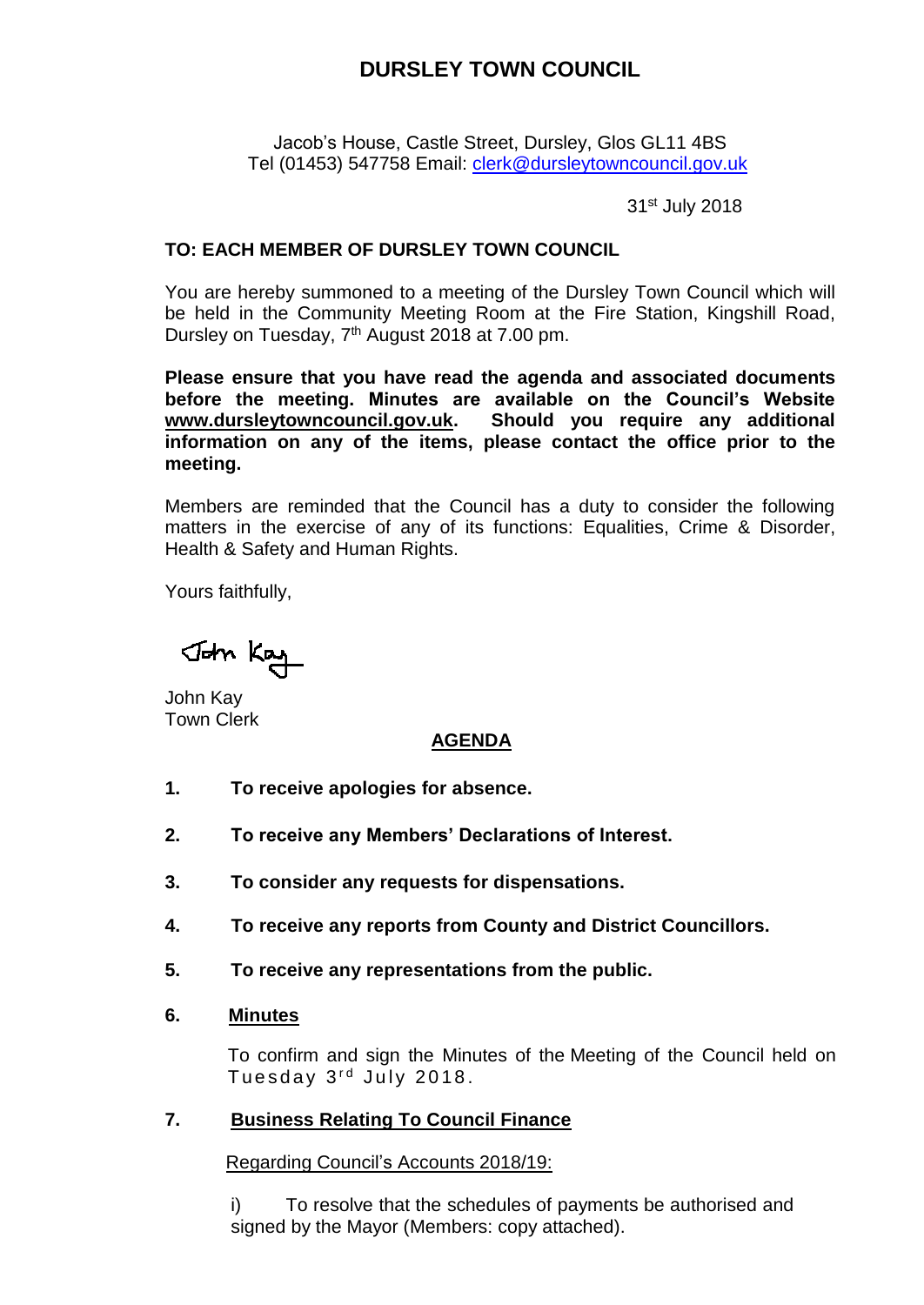## **DURSLEY TOWN COUNCIL**

- i) To resolve that the Bank Reconciliation be authorised and signed by the Mayor (Members: copy attached).
- iii) To note the income received since the last Council meeting (Members: copy attached).
- iv) To note the management/budget report (Members: copy attached).

## **8. Business relating to Green Spaces**

To receive a report from the Committee Chair, if necessary.

## **9 Business relating to Town Improvements & Amenities**

- **9.1** To receive the Minutes of the Town Improvements Committee Meeting held on Tuesday 10<sup>th</sup> July.
- **9.2** To receive a report from the Committee Chair, if necessary.
- **9.3** To confirm the recommendation of the Town Improvements Committee and approve the following documents (Members: All documents attached):
	- a) CCTV Policy
	- b) CCTV Code of Practice
	- c) CCTV Appendix A System Annual Review
	- d) CCTV Appendix B Signage
	- e) CCTV Appendix C Access Request Form
	- f) CCTV Incident Log Form
- **9.4** To receive a report on the Town Centre Festival and the Carnival Dursley held on the weekend of the 13<sup>th</sup> to 15<sup>th</sup> July 2018.
- **9.5** To note the Heart of England "in Bloom" judges visited Dursley on Tuesday 17<sup>th</sup> July with the result being announced on  $20<sup>th</sup>$  September 2018.

#### **10 Business Relating To Planning**

- **10.1** To receive the Minutes of the Planning Committee Meetings held on Tuesday 17<sup>th</sup> July 2018.
- **10.2** To receive a report from the Committee Chair, if necessary.
- **10.3** To receive an update on Future Dursley, our Neighbourhood Development Plan.

#### **11. Business Relating To Policy and Finance**

**11.1** To receive a report from the Committee Chair, if necessary.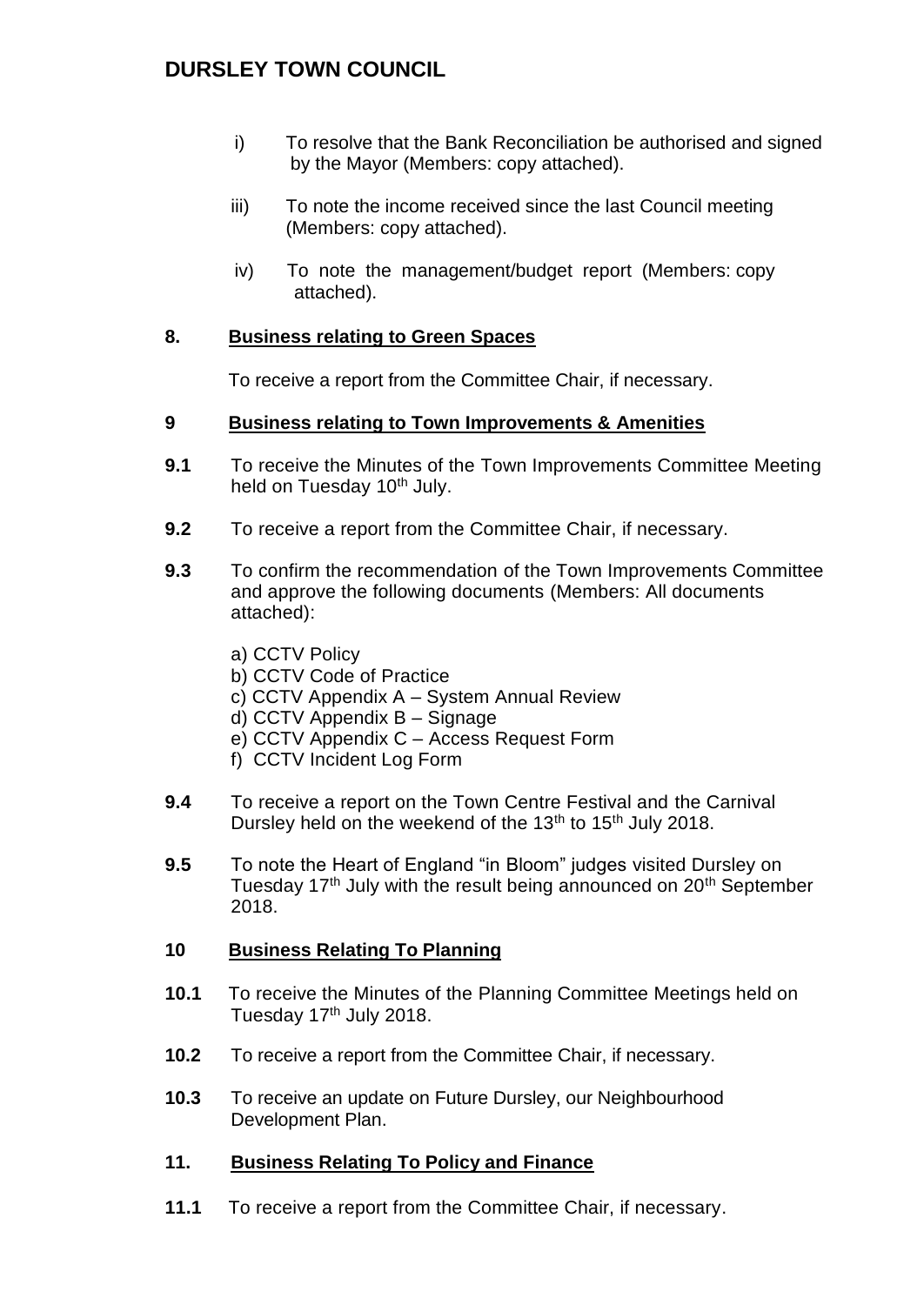- **11.2** To consider submitting a response to the NHS Gloucestershire consultation "Improving Specialist Rehabilitation after a Stroke". (Members: Consultation attached)
- **11.3** To note there will be a Councillors briefing session on the General Data Protection Regulation held at 7pm on Tuesday 14<sup>th</sup> August 2018 in Dursley Library.
- **11.4** To receive reports from the following meetings:

| 5 July                | SDC - Market Town Fund            | Mayor                       |
|-----------------------|-----------------------------------|-----------------------------|
| 12 July               | <b>Dursley Business Inclusive</b> | Deputy Mayor                |
| 14 July               | <b>DTC Open House Event</b>       | <b>Deputy Clerk</b>         |
| 16 July               | Vale Vision - AGM                 | <b>Cllr A Stennett</b>      |
| 19 July               | Youth Centre Management           | Deputy Mayor, Cllr Creswick |
| 23 July               | <b>Dursley Welcomes Walkers</b>   | Mayor                       |
| 23 July               | Dursley Business Inclusive -      | <b>Cllr Abraham</b>         |
|                       | <b>Public Meeting (Car Park)</b>  |                             |
|                       | Charging)                         |                             |
| 24 July               | <b>Roads Safety Group</b>         | <b>Cllr Hayes</b>           |
| 25 <sup>th</sup> July | Car Park Project Meeting No. 5    | Town Clerk (Notes)          |
| 30 July               | <b>Festive Dursley</b>            | Deputy Mayor                |
| 6 August              | <b>Festive Dursley</b>            | Deputy Mayor                |

## **12. Business relating to the Car Park Committee**

- **12.1** To receive the Minutes of the Car Park Committee Meetings held on Tuesday 31<sup>st</sup> July 2018.
- **12.2** To receive a report from the Committee Chair, if necessary.
- **12.3** To approve the recommendation of the Committee on 31st July 2018 to appoint the main-contractor for the construction of the new car park and associated works. (Members: Consultants Tender Report attached).

## **13. Business relating to Staff**

- **13.1** To receive the Minutes of the Staff Committee Meeting held on Tuesday 12th June 2018.
- **13.2** To receive a report from the Committee Chair, if necessary.

#### **14 Business relating to Highways**

To receive a report from Council's Highways representative.

#### **15 Business relating to Community Safety**

**15.1** To receive a report from Council's Police representative.